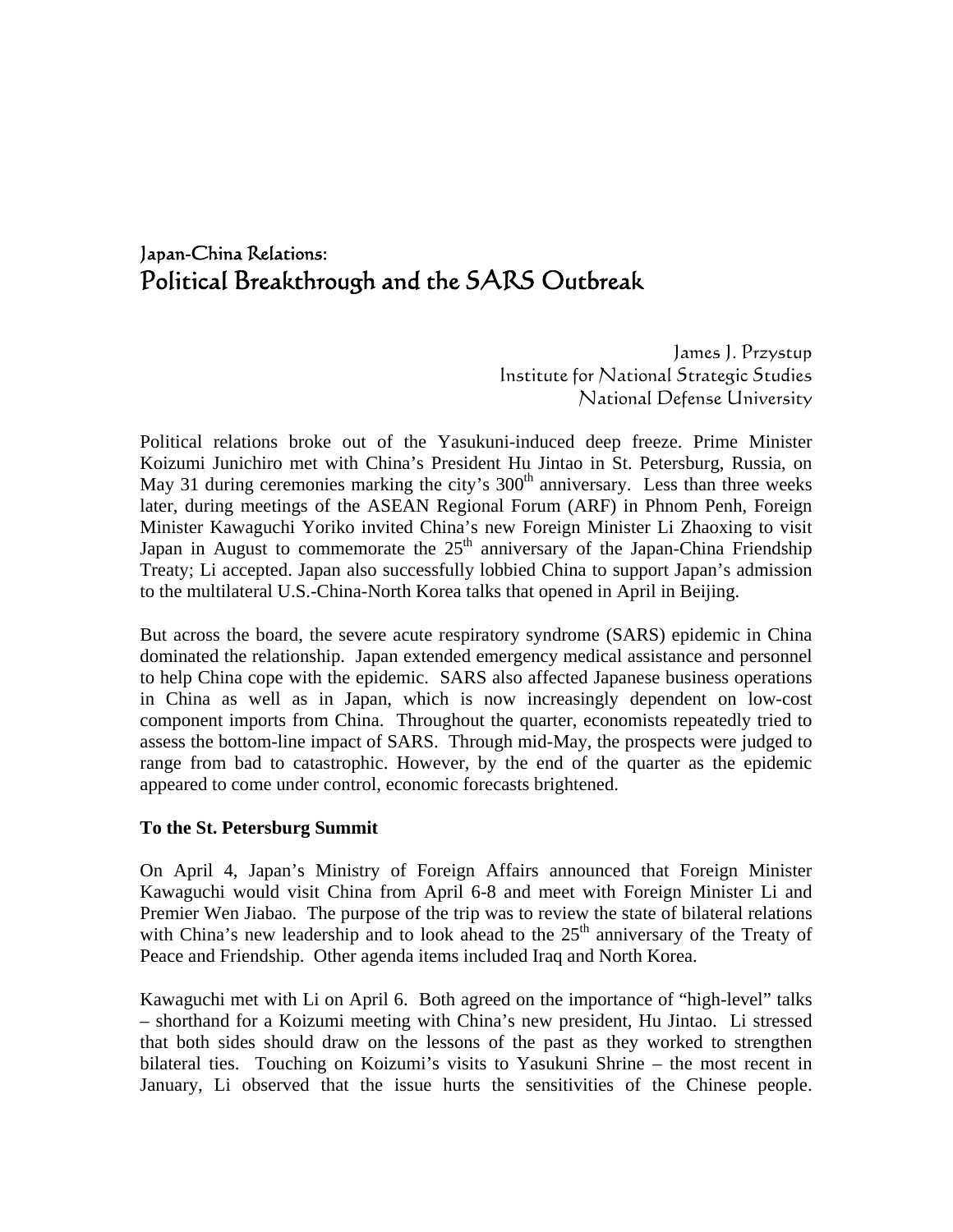Kawaguchi explained that the prime minister's visits are aimed at reaffirming that Japan will never again resort to war.

On North Korea, Kawaguchi asked for China's support in advancing a multilateral dialogue with Pyongyang, and Li replied that China was interested in cooperating with Japan on the matter. The ministers recognized the need for international cooperation in the reconstruction of Iraq. They also agreed to conclude a convention on consular relations (talks began in Beijing April 23) and to hold a security dialogue involving vice foreign ministers and vice defense ministers in June. Both emphasized the importance of expanding bilateral cooperation and coordination.

The next day, Kawaguchi met with Prime Minister Wen. Wen reiterated former President Jiang Zemin's formulation that it was necessary for both countries "to respect the principle of using history as a mirror while looking to the future." Significantly and unlike Jiang during his meeting with Koizumi in Mexico last October, Wen did not refer to Koizumi's visits to the Yasukuni Shrine, raising Japanese hopes for a "high-level" meeting in the not too distant future.

Kawaguchi also handed Wen a letter from the prime minister and formally invited him to visit Japan. Wen told the foreign minister that he appreciated the invitation and that he hoped that Koizumi would visit China when the "atmosphere is appropriate." Kawaguchi emphasized the importance of high-level exchanges in building "future-oriented bilateral relations" and said that Japan would do so based on "a correct understanding of history." Wen made clear that China's new leadership was "positive" about improving relations with Japan and intends to strengthen bilateral relations. Both agreed to expand contacts and exchanges in all fields between the two countries and to strengthen economic and commercial relations.

Prior to her meeting with Wen, Kawaguchi also met with former Foreign Minister Tang Jiaxuan, now a member of the State Council. On North Korea, Tang told the foreign minister that China is opposed to both nuclear weapons and the outbreak of war on the Korean Peninsula and favors a peaceful resolution of the issue. Like Wen, Tang did not raise the issue of Yasukuni.

In mid-April, at the invitation of the Chinese Communist Party, the president of Japan's Democratic Party, Kan Naoto, led an eight-member goodwill delegation to China. On April 16, Kan became the first Japanese political leader to meet with President Hu. During the meeting, which took place in the Great Hall of the People, the two leaders discussed Japan-China relations as well as North Korea. Kan spoke of the need to resume high-level Japan-China meetings, but Hu reiterated that such a meeting required an appropriate time and the right conditions. Kan carried the message back to Tokyo and the prime minister.

Prior to meeting Hu, Kan met with Wang Jiarui, chief of the Communist Party's External Liaison Department, on April 15. Wang addressed the issues of history and other problems in the bilateral relationship, which, he argued, were inhibiting the development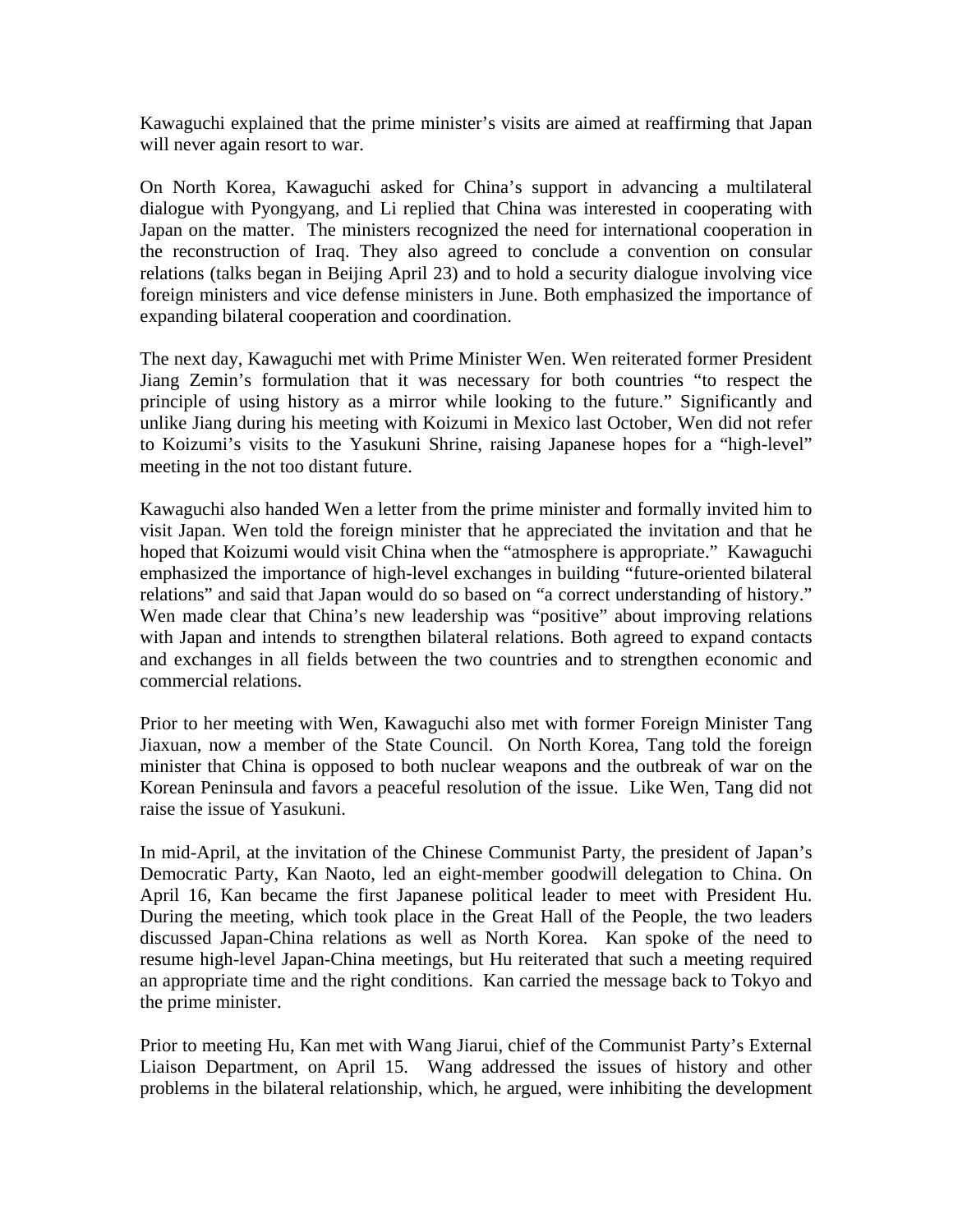of Sino-Japanese relations. Wang emphasized the importance of resolving Yasukuni and other related issues, such as Japanese history textbooks.

A month later, the secretaries general of Japan's three ruling parties, the LDP's Yamasaki Taku, New Komeito's Fuyushiba Testsuzo, and the New Conservative Party's Nikai Toshihiro traveled to China. On May 19, the delegation met with Hu. Yamasaki told Hu that he gave China "high marks" for its efforts earlier in the month supporting the trilateral U.S.-North Korea-China meeting. Yamasaki went on to ask that the multilateral format be expanded to include Japan, South Korea, and Russia. Hu concurred, noting that China wanted to expand the framework in the months ahead. Foreign Minister Li was reported as having "no objection."

The *Sankei Shimbun* reported that, when Yamasaki raised the importance of summit talks during the  $25<sup>th</sup>$  anniversary of the Peace and Friendship Treaty (August-October), Hu told the delegation that he would meet with Koizumi May 31, where he would attend ceremonies marking the  $300<sup>th</sup>$  anniversary of St. Petersburg. Yamasaki also handed Hu a personal letter from the prime minister.

Appearing in the Diet after their return from China, Yamasaki, Fuyushiba, and Nikai were photographed wearing anti-SARS surgical masks.

## **The St. Petersburg Summit**

Koizumi and Hu Jintao met in St. Petersburg May 31. In contrast to Koizumi's October meeting with Jiang Zemin at the APEC summit in Mexico and the chill in relations generated by his January visit to the Yasukuni Shrine, the dialogue was marked – noticeably in the Japanese press – by what was not said – the Y word.

Instead, Hu took a future-oriented approach to the relationship, saying that to deepen relations both countries should learn from history and morality. Hu noted that antagonism had marked only a brief period in the two countries' 2,000-plus year history of good relations. Using history as a mirror, the peaceful development of friendly relations would contribute to international peace and stability. Hu argued that political leaders in both countries should keep this strategic perspective in mind.

With respect to North Korea, Hu said that the nuclear issue as well as Japan's issue of abductees should be peacefully settled through dialogue. He expressed his understanding of Japan's wish to participate in the U.S.-China-North Korea dialogue and left himself open as to the ultimate shape of the table – the important thing was to keep the dialogue going.

Koizumi took the opportunity to push Japanese commercial interests with respect to the high-speed Beijing-to-Shanghai railroad now under study, noting that the award of the contract to Japan would significantly broaden the possibilities for Japan-China cooperation. At present, Beijing is considering both Germany's linear technology and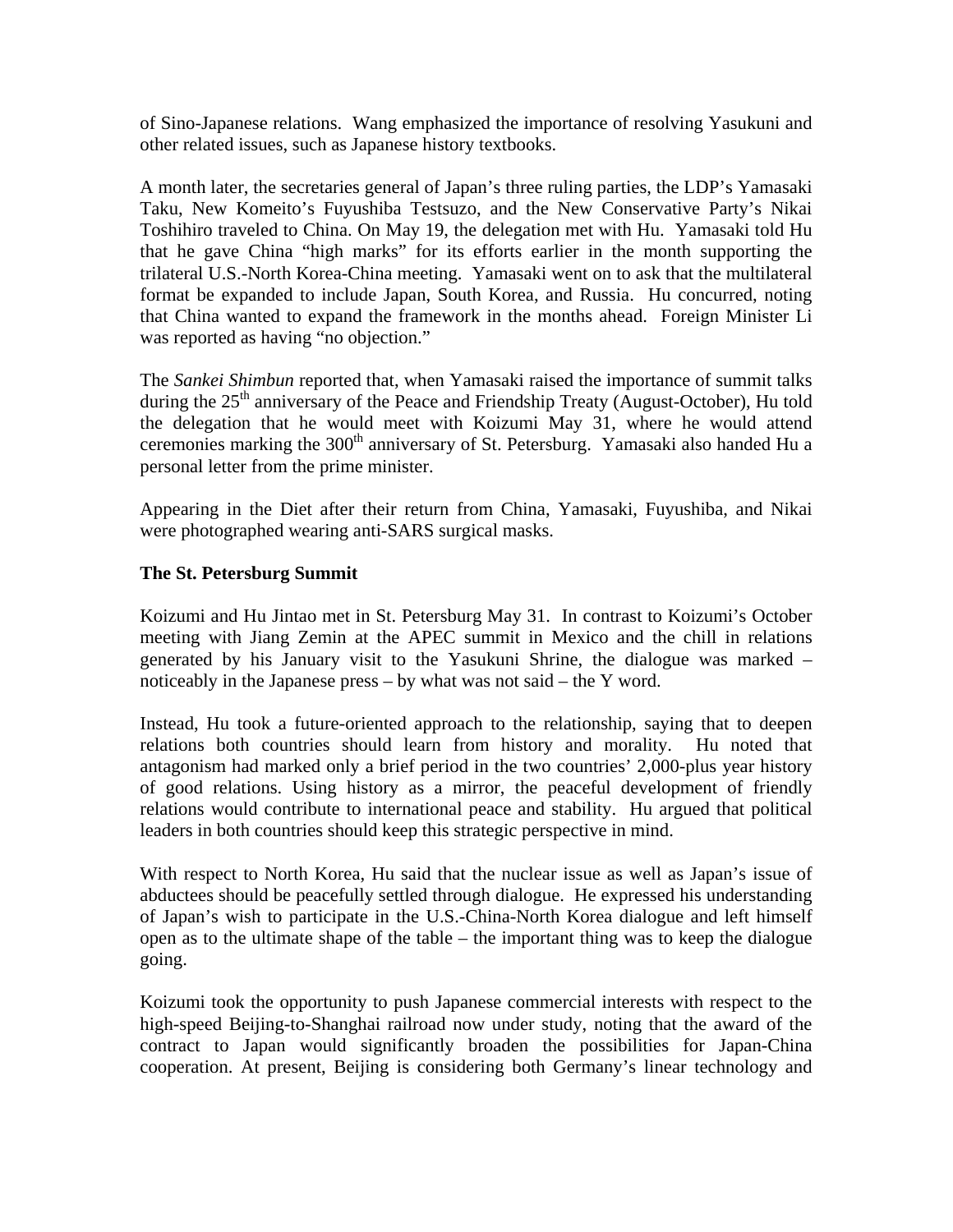Japan's *shinkansen*. Hu said that, if a decision is to be reached, he would like to factor in China-Japan cooperation.

#### **SARS**

On April 4, Japan's Foreign Ministry issued a travel warning for Singapore, Hanoi, Toronto, Macau, Taiwan, and Shanxi Province in China. The warning urged travelers and those living in those locations to "take utmost care or caution because there is an epidemic of an unknown disease." On April 20, the travel warning was extended to Inner Mongolia; at the same time, travelers to Beijing were asked to defer visits other than those deemed "essential or urgent."

As SARS-related deaths continued to mount in China, the Japanese government announced April 25 that it was sending masks and protective clothing to China. That evening, at his official residence, Koizumi told reporters that he wanted to do what he could to cooperate in meeting Chinese requests for assistance.

On May 2, Japan's ministers of health, transport, science and technology, and the senior vice minister of foreign affairs met at the prime minister's residence to map out a SARS counter offensive. On May 7, the prime minister instructed Health Minister Sakaguchi Chikara to take all steps necessary to establish a SARS prevention system in Japan. Koizumi announced that Japan would extend additional assistance to China. The next day, the Health Ministry sent face-masks, preventive clothing and equipment, and medical instruments, amounting to approximately ¥18 million. At the presentation ceremony in Beijing, the deputy chief of China's Health Ministry's International Cooperation Office told a group of Japanese embassy officials that he regarded the assistance as an "expression of Japan-China friendship."

On May 9, the Foreign Ministry announced that, in response to a request from Beijing, Foreign Minister Kawaguchi had informed her Chinese counterpart that Japan would dispatch a four-man Disaster Relief Team to China to help deal with the epidemic. The team, composed of two doctors accompanied by officials from the Foreign Ministry and the International Cooperation Agency, arrived on May 11.

The same day, Health Minister Sakaguchi announced that Japan would send an additional ¥1.5 billion of assistance. That day, China's ambassador Wu Dawei told LDP Secretary General Yamasaki that China appreciated Japan's "prompt and large-scale assistance." Wu also told Yamasaki that during his visit to China, scheduled for the following week**,** the delegation of the three ruling parties would meet President Hu.

China's appreciation for Japan's assistance did not, however, extend to Taiwan. When Sakaguchi suggested that Taiwan might participate (as an observer) in World Health Organization meetings on SARS, on May 13, the Chinese Foreign Ministry made clear that WHO membership was limited to sovereign states – Taiwan did not qualify.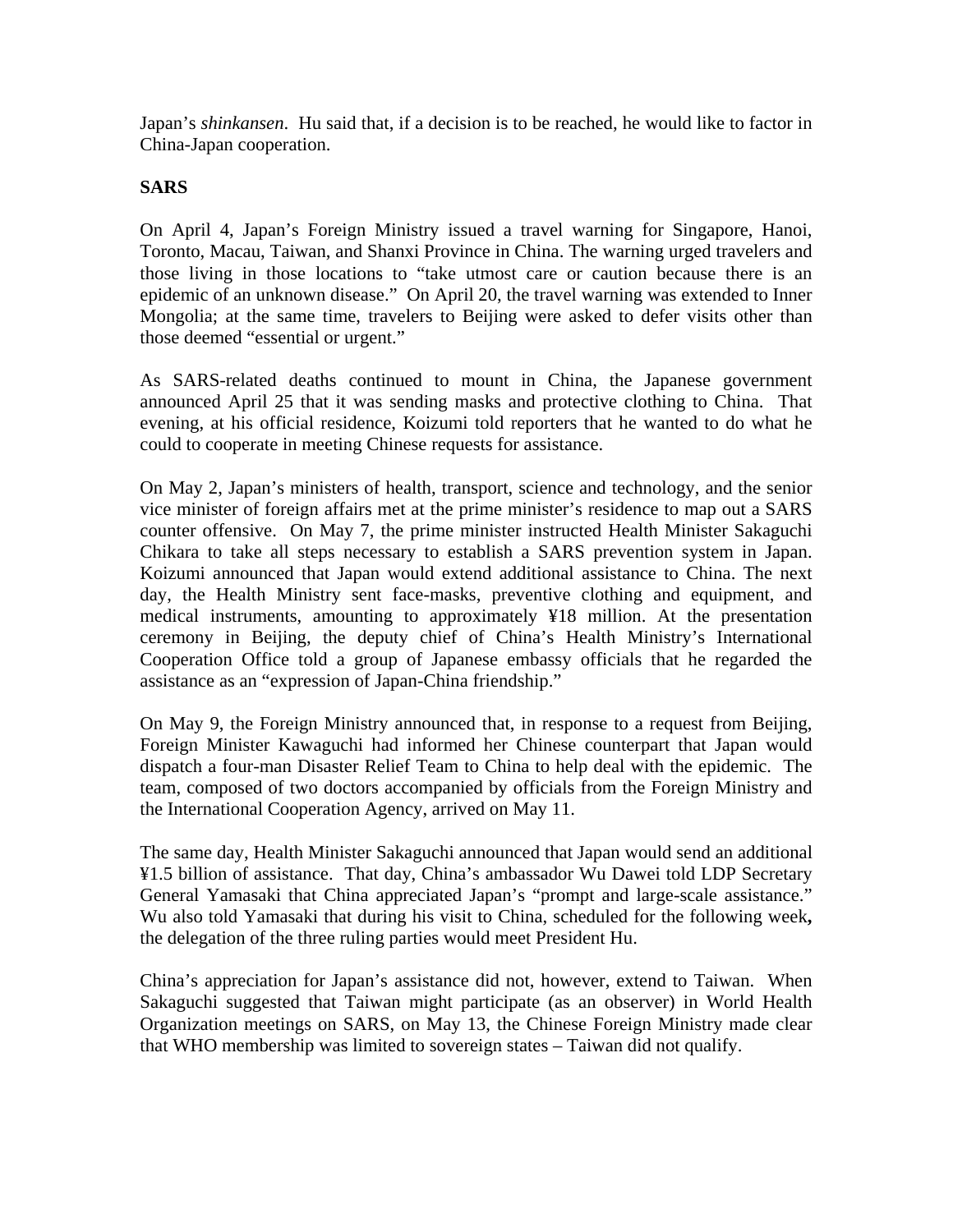## **China and North Korea**

The April 6 Kawaguchi-Li meeting in Beijing set the stage for cooperation with respect to North Korea.

During his April 16 meeting with Hu, Democratic Party President Kan raised the issue of Japan's inclusion, along with South Korea and Russia, in multilateral talks aimed at resolving the North Korean nuclear issue. Hu told Kan that he understood Japan's concerns and that China also strongly supported the denuclearization of the Peninsula. Hu went on to observe that the important thing was to get the U.S. and North Korea talking without being a stickler for any particular format. Later, Kan publicly had good words to say about China's involvement, noting that, should China ask North Korea to terminate its nuclear program, China's position would be the same as Japan's.

A day earlier, the Chinese Foreign Ministry's spokesperson, when asked whether China was opposed to the participation of Japan and Russia in the multilateral talks, made clear that China "has never opposed the participation of relevant countries in multilateral talks on the Korean nuclear question." China was "open to any proposal that facilitates a peaceful settlement."

On April 24, the *Tokyo Shimbun* reported that Chinese diplomatic sources were floating the idea of a joint U.S.-China-Russia-Japan guarantee of North Korea's security in exchange for Pyongyang's surrender of its nuclear program and a commitment not to export nuclear technology to third countries.

On April 29, Hu met with visiting Socialist Party Chairperson Doi Takako. Hu said that the China-U.S.-North Korea talks, which began April 23, were dealing with difficult issues not susceptible to resolution at a single meeting. Accordingly, China favored a continuation of the talks and had communicated that message to Washington and Pyongyang. Doi also met with former Foreign Minister Tang. Tang told her that Beijing had been in the dark about North Korea's nuclear program because Pyongyang had never informed China about it.

On May 11, China's Vice Foreign Minister Wang Yi traveled to Tokyo to brief Foreign Ministry officials on the China-U.S.-North Korea meeting and to exchange views on the future course of the talks.

The foreign ministers met again during the ARF meeting, June 17-18 in Phnom Penh. In the meetings, Kawaguchi obtained China's support for Japan's admission to the multilateral U.S.-China-North Korea talks. She also made clear Japan's interest in cooperating with China to deal with the SARS epidemic and invited Li to visit Japan in August to commemorate the  $25<sup>th</sup>$  anniversary of the Japan-China Friendship Treaty. Li accepted.

Even as consultations continued on Tokyo's participation in the U.S.-China-North Korea talks, differences with Beijing arose over China's vote against the UN resolution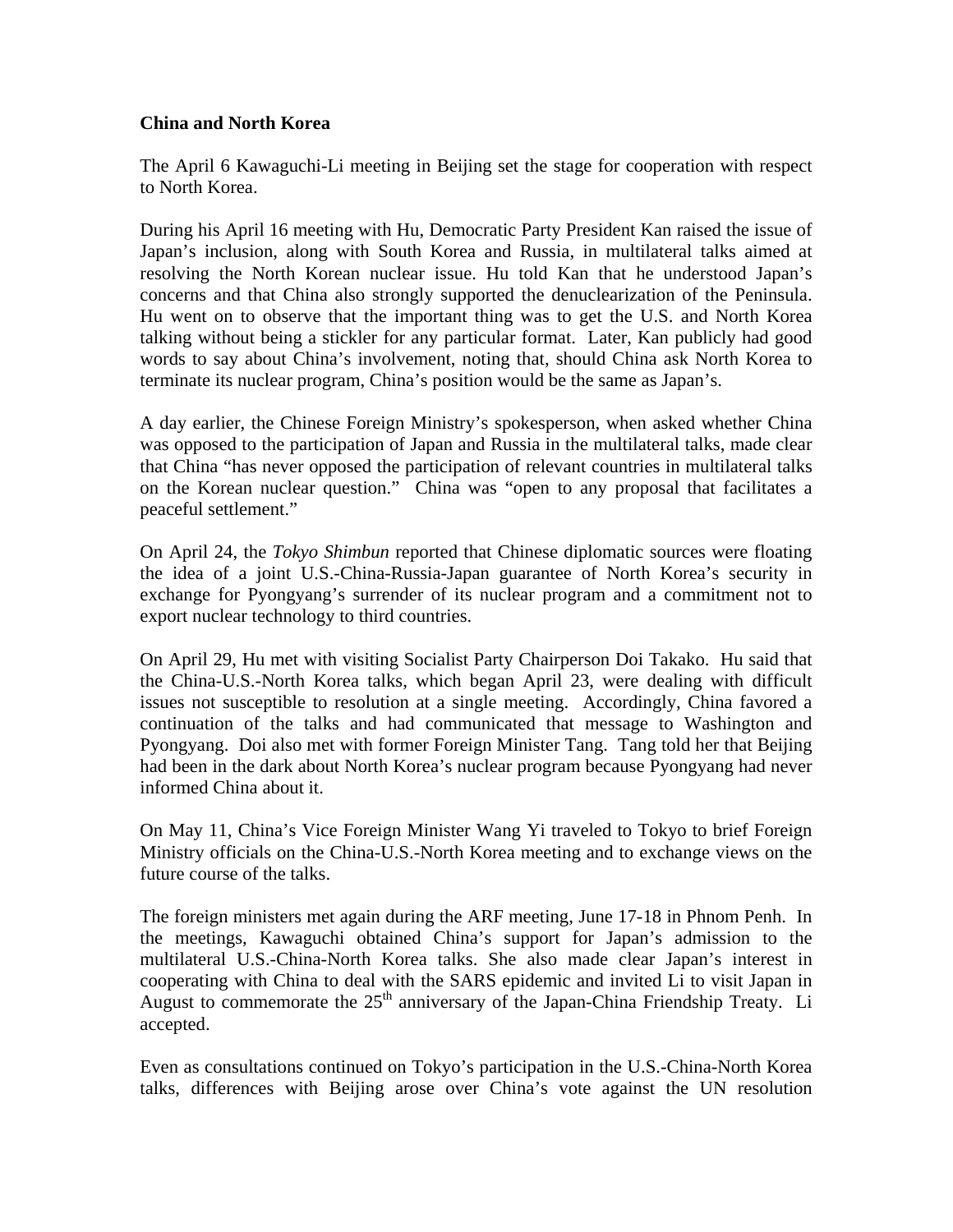condemning North Korea's human rights record, including the kidnapping of Japanese citizens. Nine countries, including Vietnam, joined China in opposition – all recipients of Japan's Overseas Development Assistance (ODA). On June 11, the Foreign Ministry announced that, during the week of June 15, it would be calling in ambassadors of the 10 countries to protest the vote. On June 16, Koizumi told an Upper House Audit Committee that it was important to determine if China has "appreciated" Japan's ODA and was actually in need of it.

## **Economic Relations: the SARS Affect**

On April 23, Japan's trade ministry released official trade statistics for 2002, a year in which for the first time Japan's imports from China surpassed those from the United States. At the same time, Japan's exports to China grew 39.3 percent.

Shortly thereafter, China's government-related think tank, the National Information Center, looked at China's economic prospects in light of the SARS epidemic. The Center noted that 2003 first quarter economic growth recorded a 9.9 percent increase over 2002 but that second quarter figures were much less promising and that, overall for 2003, SARS could lower GDP 1.5 percent to an estimated 7.5 percent. Against this background, stories on the economic impact of SARS, both at the macro and micro levels, dominated Japanese newspaper reporting on China – not only the business page but often the front page as well.

On April 17, the Japan External Trade Organization (JETRO) released the results of a survey of Japanese companies operating in China. Those operating in the south, mainly in Guangdong, projected that leading economic indicators would fall from the March number of 13.4 percent to 7.8 percent in the quarter, while those centered in and around Beijing saw numbers falling from 23.5 to 13.2. The JETRO survey indicated that economic concerns focused on the tourist and service industries, business travel, and the possible closure of factories due to the epidemic. At the end of April, JAL reported that bookings to China and Hong Kong were down 33 and 66 percent, respectively. At the same time, major tourist companies, JTB and Kinki Travel, suspended package tours to Beijing.

Golden Week, with thousands of Japanese returning from China for the holidays, posed difficult policy decisions for companies and the government. Many Japanese companies, including Toyota, Tomita Trading Company, and Oki Electric, decided to bring their employees home for the holidays to protect them from the rapidly spreading epidemic. The surge of Golden Week travelers from China, in turn, led the government to ask the returnees to accept a voluntary quarantine for 10 days and to wear masks in public. Temperature sensing devices were set up in all airports to test all travelers from China.

The economic low-point came on May 21, when the lead story in the *Nihon Keizai Shimbun* announced that Matsushita had shut down production in two Beijing plants because five local Chinese employees had been infected with SARS. The decision to suspend operations, because of SARS, marked a first for major Japanese companies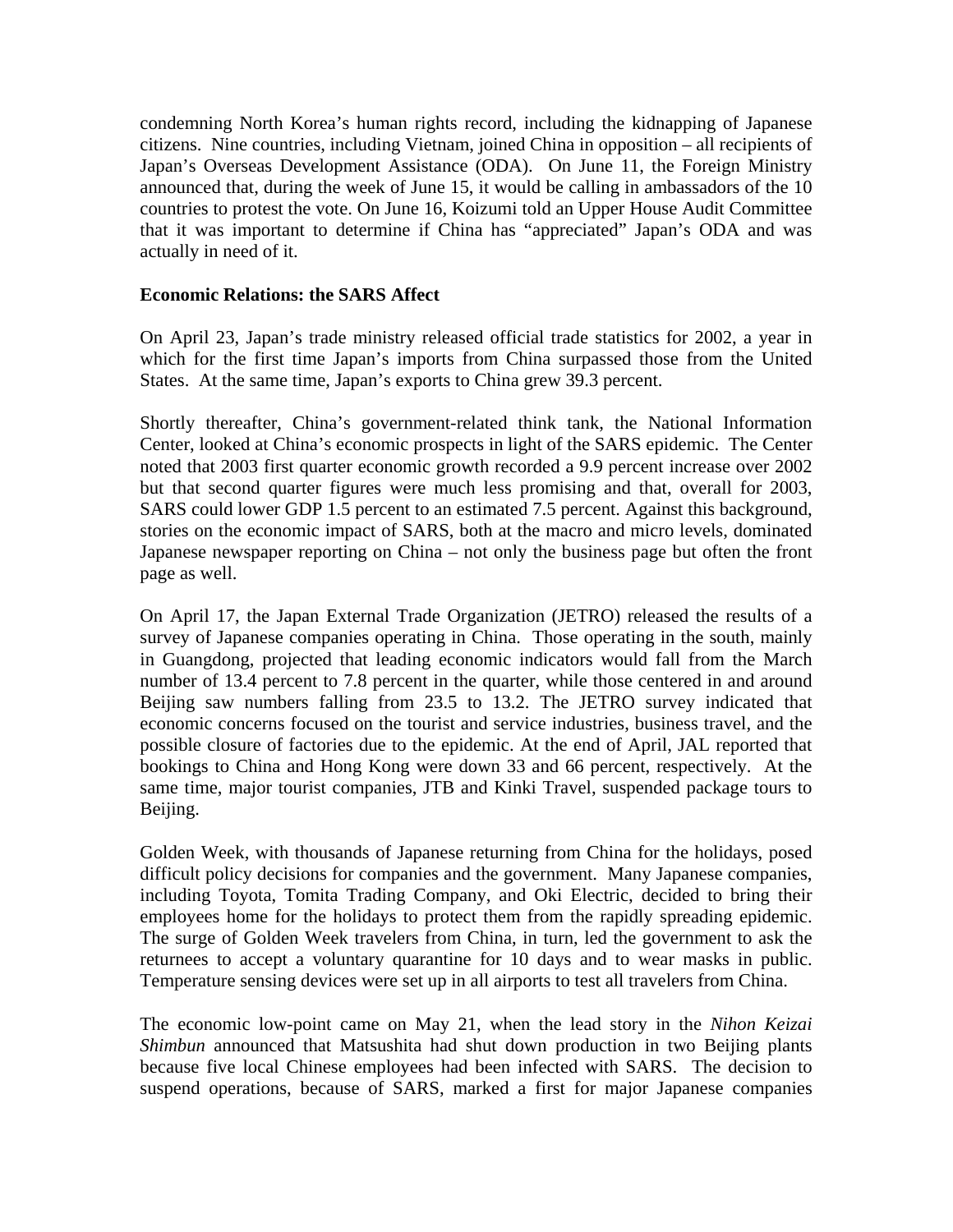operating in China. The story went on to speculate the SARS would force a rethinking of China-based corporate strategies.

On June 10, the *Asahi Shimbun* published the results of a survey of Japan's major companies, conducted May 25 through June 5. Fifty companies were polled and 48 responded. Of the respondents, close to 80 percent saw a decrease in sales as a result of the spread of SARS. Three out of four, or 36 companies, responded that SARS had had an affect on their operations. Most frequently cited problems involved postponed business trips, stalled commercial negotiations, and decreased sales. Shiseido Cosmetics experienced a 20 percent drop in sales; Furukawa Electric put off opening a new plant in China; and three companies, Matsushita Electric; Asahi Kasei and Pacific Cement temporarily shut down operations.

Yet even in the worst of times, SARS provided economic opportunity.

An early May *Asahi* report from Shanghai noted that China's already booming automobile market was receiving an additional health-related boost from SARS. Fearing infection from traveling on public transportation, Shanghai residents were visiting Japanese automobile showrooms in record numbers. For Honda, May sales doubled over the previous year, while Mazda's increased 4.5 times. Also benefiting from the epidemic were Japanese manufacturers of air purifiers.

In Hong Kong, the Japan Chamber of Commerce petitioned the Japanese consulate for a relation of the Health Ministry's regulations on two-way travel to and from Japan. On June 7, the *Asahi* reported that Toyota had decided to send 17 employees back to China and that employees of Japanese banks were returning to Beijing. Meanwhile, JTB announced the resumption of tours to Hong Kong.

## **Security**

On May 15, the Lower House of the Japanese Diet passed a legislative package of three bills comprising the government's emergency legislation, which defines roles of the government authorities, including the Self Defense Forces, in the event of an attack on Japan. Two weeks later, on June 6, the Upper House adopted the legislative package. In each instance, the response from Beijing was restrained.

On the day before the Lower House took up the legislation, Chinese Foreign Ministry sources told the *Asahi Shimbun* that China believed that Japan should continue to adhere to its defense-oriented policy. This would serve Japan's long-term interests as well as the peace and stability of the Asia-Pacific region. A researcher at Beijing University told the newspaper that "even today, the fear of a revival of Japanese militarism remains strong among the Chinese people." At the same time, he noted that the emergency legislation is related fundamentally to the defense of Japan." Compared to the reaction that greeted the passage of the law governing Contingencies in the Area Surrounding Japan, China's response to the emergency legislation is, he observed, "relatively mild."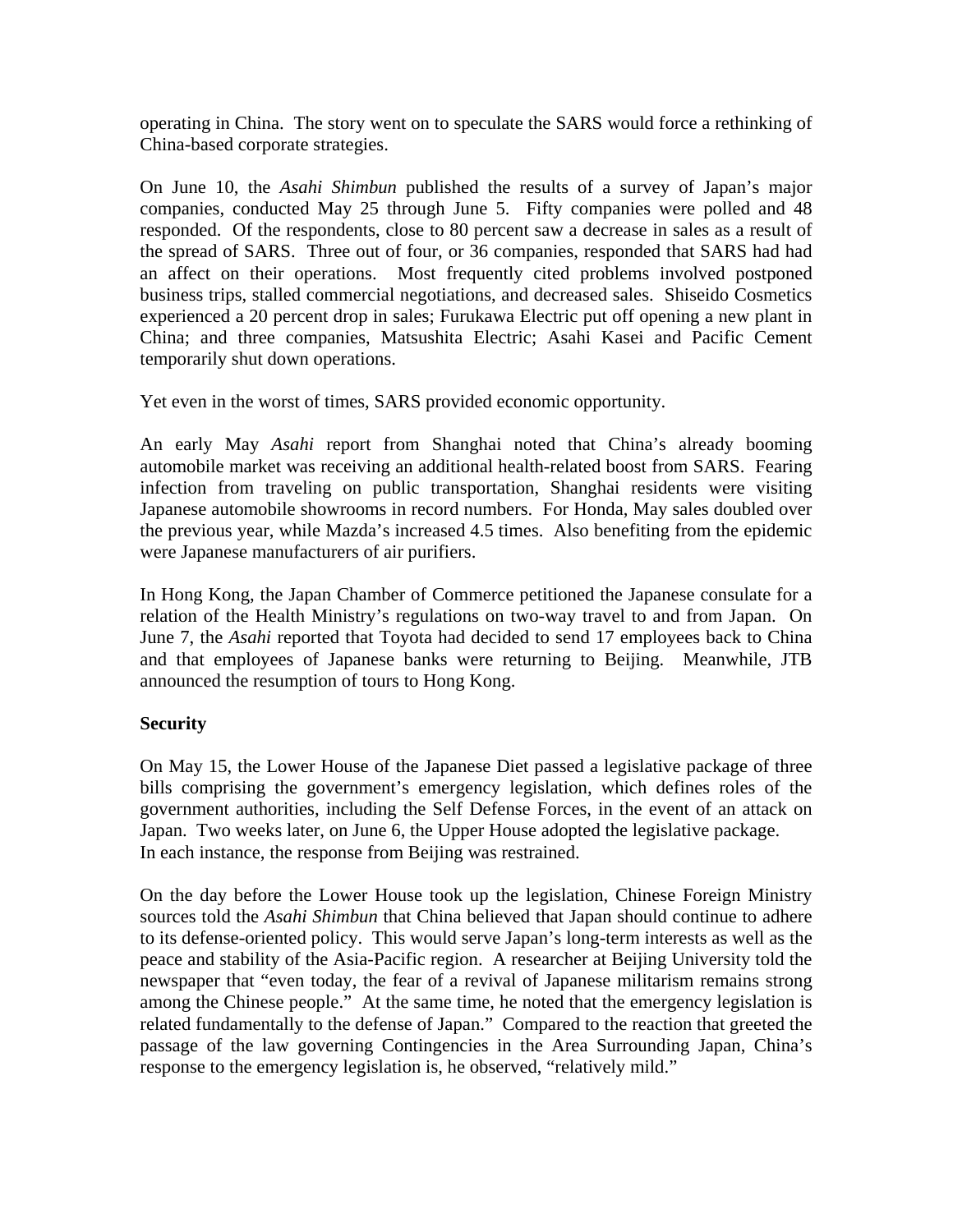Jiang Lifeng, director of the Institute of Japanese Studies at the Chinese Academy of Science, expressed his understanding of the new law, telling the *Asahi* that "there's no way to predict what North Korea will do." Nevertheless, a Communist Party source told the *Asahi Shimbun* on June 6 that passage of the legislation is a breakthrough event and that many are concerned that this "will lead to a strengthening of a military trend in Japan."

#### **Back to the Senkakus**

The second quarter of 2003 ended as the first quarter began – in the Senkakus. In January, Beijing protested a decision by Japan to lease three privately held islands in the island chain. At the end of June, Chinese activists from the mainland and Hong Kong sailed into the islands' territorial waters and attempted to land. Their efforts were blocked by Japan's Coast Guard and, on June 24, the Chinese boats withdrew. On the same day, Vice Minister of Foreign Affairs Takeuchi Yukio told the press that Japan, through diplomatic channels, had asked the Chinese government to persuade the protestors to end their activity.

# **Chronology of Japan-China Relations April-June 2003**

**April 4, 2003:** Ministry of Foreign Affairs issues SARS travel warning for China, Macau, Taiwan.

**April 6, 2003:** Foreign Minister Kawaguchi Yoriko meets with Chinese counterpart FM Li Zhaozing.

**April 7, 2003:** FM Kawaguchi meets with Premier Wen Jiabao.

**April 7, 2003:** FM Kawaguchi meets with former FM Tang Jiaxuan.

**April 15, 2003:** Kan Naoto, president of Japan Democratic Party, meets with Wang Jiarui, chief of the Chinese Communist Party's External Liaison Department.

**April 16, 2003:** Kan meets with China's President Hu Jintao.

**April 20, 2003:** Ministry of Foreign Affairs extends SARS travel warning to Inner Mongolia.

**April 23, 2003:** Japan's Trade Ministry announces trade statistics for 2002; imports from China exceed imports from the U.S. for the first time.

**April 25, 2003:** Japanese government announces anti-SARS assistance, sending surgical masks, protective clothing, for China.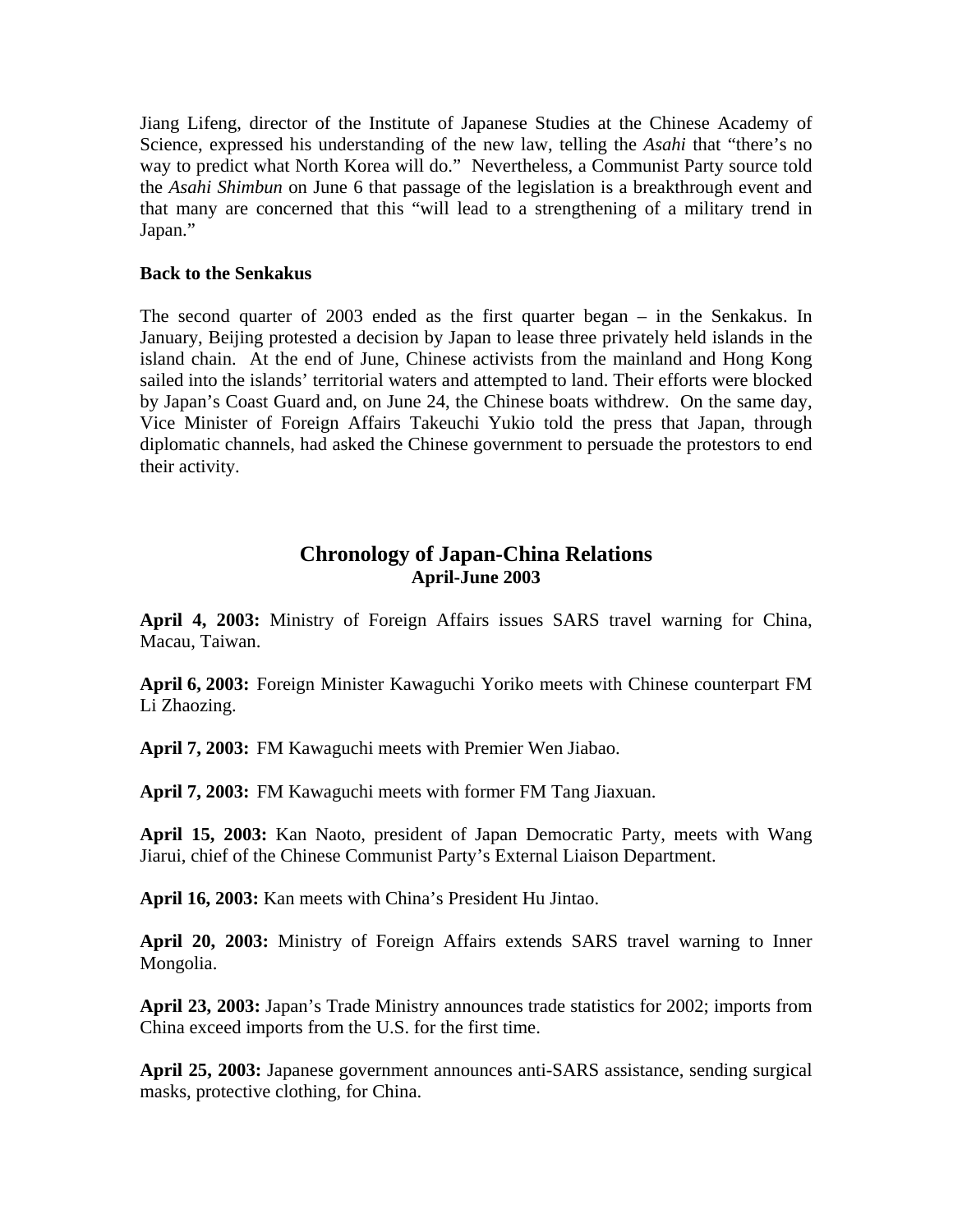**April 26, 2003:** ASEAN Plus Three meet in Kuala Lumpur, Malaysia on SARS.

**April 29, 2003:** Japan Socialist Party Chairperson Doi Takako meets with President Hu and former FM Tang.

**April 29, 2003:** Aso Taro, head of the LDP's policy board, in Taipei recommends Japanese-Taiwanese discussion of security issues.

**April 29, 2003:** ASEAN-China emergency summit on SARS in Bangkok.

**May 2, 2003:** Japanese government meets to develop anti-SARS strategy.

**May 7, 2003:** PM Koizumi instructs Health Minister Sakaguchi to establish SARSprevention system in Japan.

**May 8, 2003:** Ministry of Health sends additional SARS assistance to China.

**May 9, 2003:** MFA announces that Japan will send four-man Disaster Relief Team to China. They arrive May 11.

**May 11, 2003:** Ministry of Health announces additional relief package for China.

**May 11, 2003:** China's Vice FM Wang Yi travels to Tokyo to brief Japan on U.S.-North Korea-China talks.

**May 15, 2003:** Lower House of Japan's Diet passes emergency legislation.

**May 19, 2003:** Secretaries general of Japan's three ruling parties meet with President Hu.

**May 21, 2003:** Matsushita announces closing of two plants in China as result of SARS.

**May 31, 2003:** PM Koizumi meets with President Hu in St. Petersburg, Russia.

**June 5, 2003:** China announces antidumping case against Japan and four other countries over import price of raw materials used in making of nylon.

**June 6, 2003:** Upper House of Japan's Diet passes emergency legislation.

**June 9, 2003:** MFA cancels travel warning for all areas of China except Beijing and Guangdong.

**June 10, 2003:** China announces antidumping case against Japan, U.S., ROK over chemicals used to produce polyurethane.